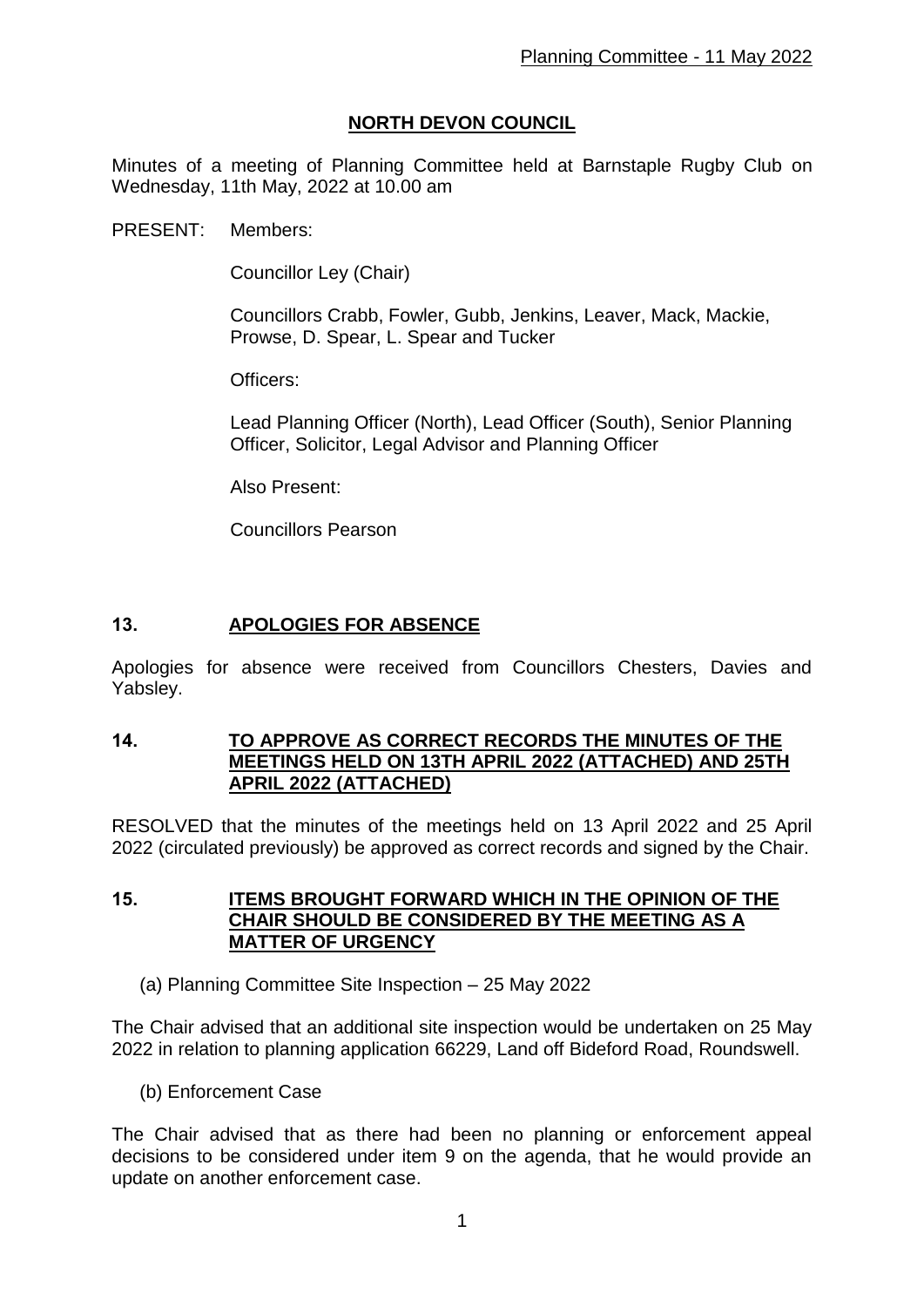# **16. DECLARATION OF INTERESTS**

There were no declarations of interest received.

## **17. 72859: LEE BAY HOTEL, LEE, ILFRACOMBE, DEVON EX34 8LR**

The Committee considered a report by the Lead Planning Officer (North) (circulated previously).

The Lead Planning Officer (North) outlined the report.

The Lead Planning Officer (North) reported the receipt of a late letter of representation received on 10 May 2022 from Malcolm Haines, owner of Chapel Cottage which had been circulated via email to Members of the Committee the same day. The matters raised within the letter had been addressed within the report and as part of his presentation on the outcome of the site inspection held on 25 April 2022.

Alan Bannister (objector), David Biggerstaff (objector) and Duncan Powe (applicant) addressed the Committee.

Councillor Pearson addressed the Committee as Ward Member.

In response to comments raised, the Lead Planning Officer (North) advised the following:

- It was recommended that a condition be imposed to remove permitted development rights.
- The Committee was not able to legally include a condition regarding the occupancy of properties being primary residency in accordance with planning policy.
- As vacant building credit would apply in this instance, officers were not in a position to secure affordable housing.

In response to questions from the Committee, the Lead Planning Officer (North) advised the following:

- Further conditions outlined on page 68 included the securing of a Construction Environmental Management Plan.
- The Parish Council would receive a financial contribution for the maintenance of the public conveniences.
- The Landscape Environmental Management Plan would include landscaping conditions recommended by the Sustainability Officer to ensure net gain. If any changes were required to this Plan the applicant would need to seek approval from the Local Planning Authority.
- Further to a question regarding lighting and dark skies, the Committee were advised that conditions imposed upon a planning application went with the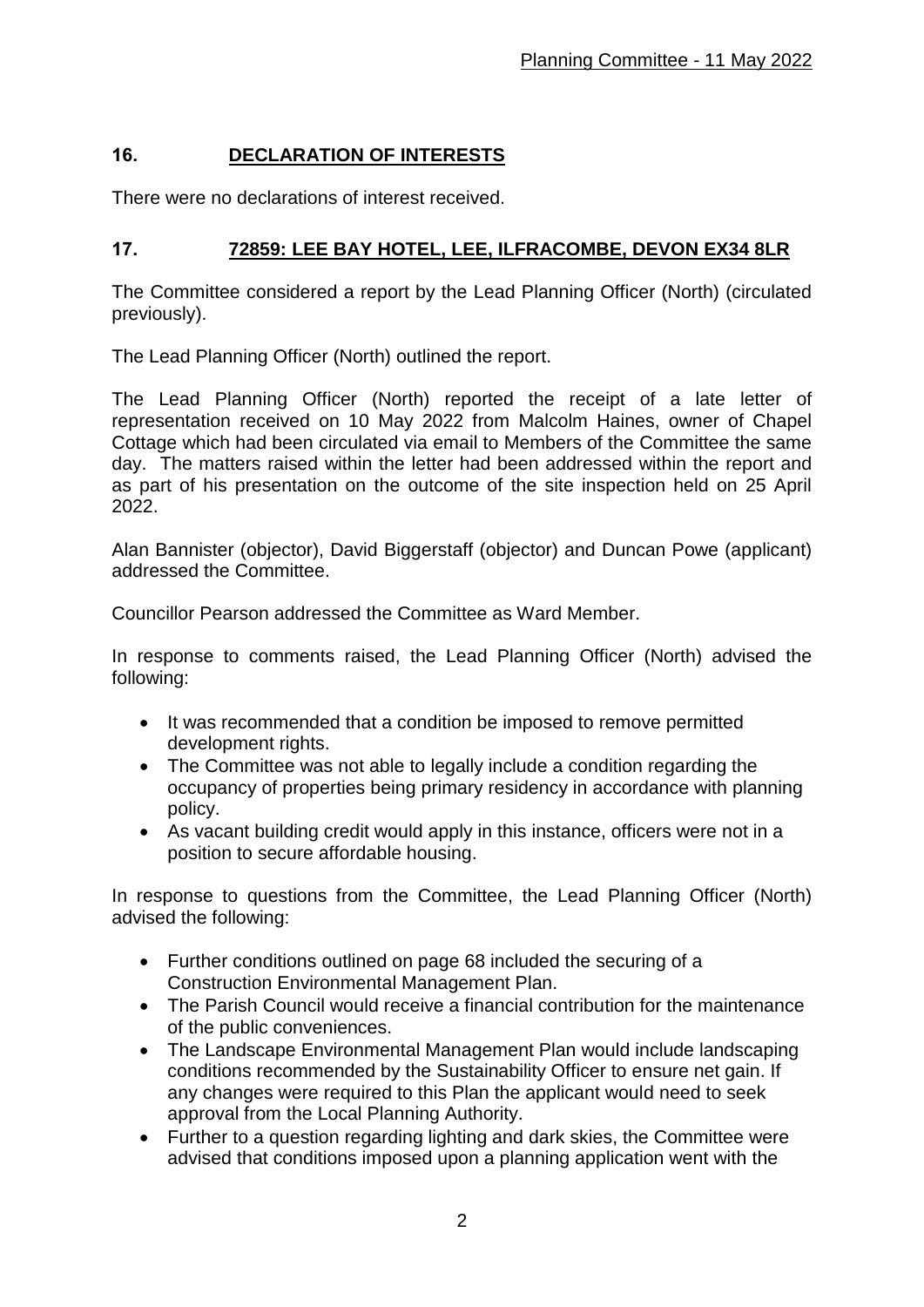land. Therefore, these conditions would be enforceable if there was noncompliance by the occupants. These conditions would be controlled and enforced by the Local Planning Authority.

- The red lines on the plan denoted the existing structures that were on the site and the dark lines denoted the proposed structures. There were elements of the structures that would be retained and the rear wall of the former hotel structure would be brought forward on the site to ensure the stability of the road.
- The developer had not provided timescales for the construction works to take place and suggested that the Committee may wish to ask the applicant this question. However, the Construction Environmental Management Plan would put safeguards in place during the construction.
- Vacant building credit applied in this instance and therefore officers were not in a position to secure affordable housing.
- The developer would be requested to provide contact details for the site manager. The Committee could also request that the developer keeps the community and Residents Association updated on construction works.

Councillor Fowler (in his capacity as Ward Member) addressed the Committee.

RESOLVED (unanimous) that the application be APPROVED subject to the finalisation of planning conditions and the securing of a Legal Agreement being delegated to the Head of Planning, Housing and Health as recommended by the Lead Planning Officer (North).

#### **18. 75090: 15 WESTAWAY CLOSE, BARNSTAPLE EX31 1RU**

The Committee considered a report by the Planning Officer (circulated previously).

The Planning Officer (BC) outlined the report.

RESOLVED (unanimous) that the application be APPROVED as recommended by the Planning Officer.

#### **19. 74789: LAND TO WEST OF JUNCTION OF MANOR ROAD AND VICARAGE ROAD, LANDKEY EX32 0JB**

The Committee considered a report by the Senior Planning Officer (circulated previously).

The Senior Planning Officer (SM) outlined the report.

RESOLVED (unanimous) that the application be APPROVED as recommended by the Senior Planning Officer.

### **20. APPEALS REPORT**